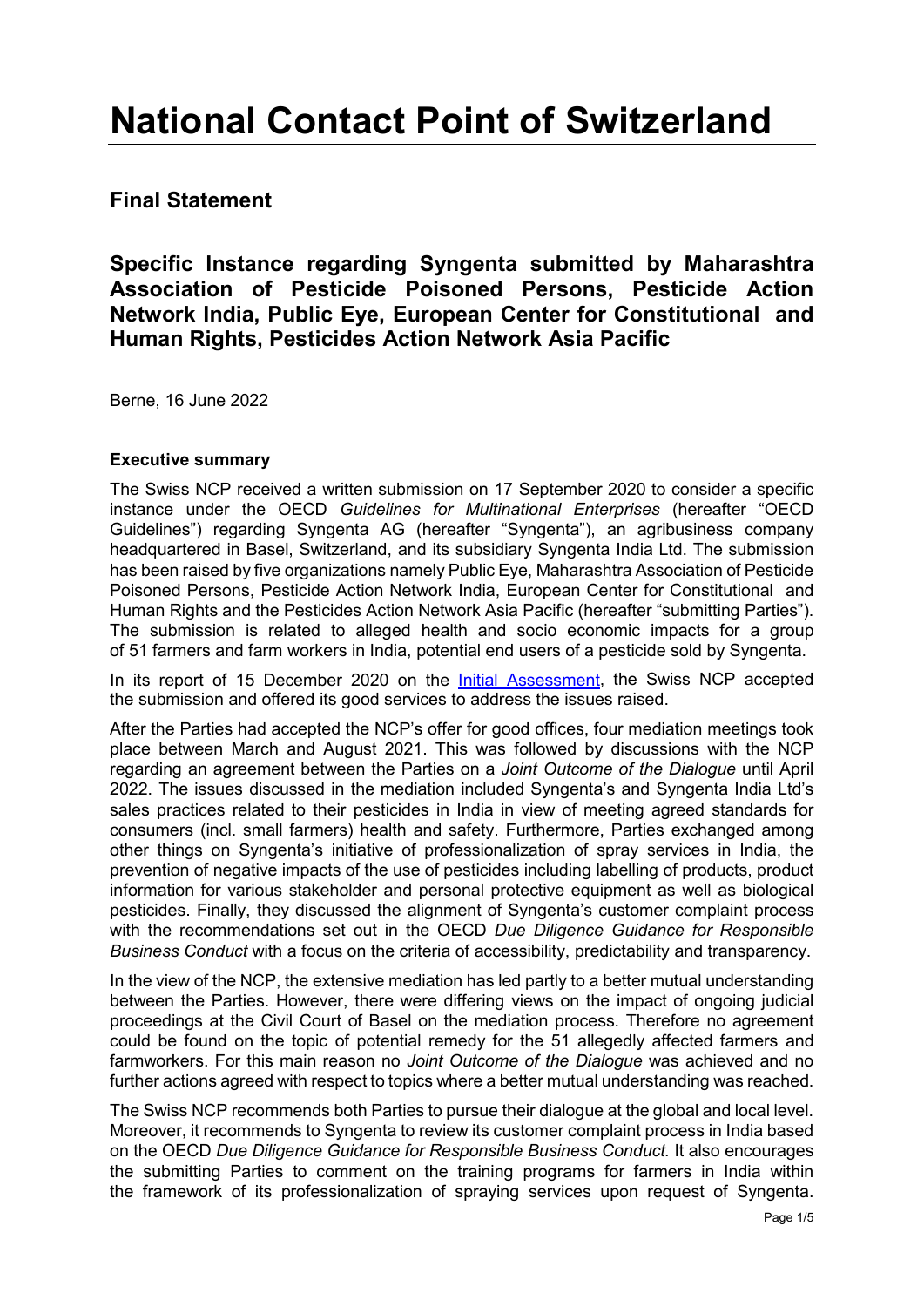It will ask the Parties to report on progress within nine months after the publication of this Final Statement.

## **1. Submission and Initial Assessment**

The OECD Guidelines represent a set of principles and standards for responsible business conduct, addressed as recommendations by the governments of the 38 OECD member and 13 other adhering States to multinational enterprises operating in or from their territories. The Swiss NCP has the mandate to raise awareness and promote observance of the OECD Guidelines. The Swiss NCP also contributes to the resolution of issues that arise relating to the implementation of the OECD Guidelines in specific instances by offering a forum for mediation, assisting Parties concerned to deal with these issues and providing recommendations regarding the implementation of the OECD Guidelines.

The Swiss NCP received a written submission on 17 September 2020 to consider a specific instance under the OECD Guidelines regarding Syngenta, an agribusiness company headquartered in Basel, Switzerland, and its subsidiary Syngenta India Ltd. The submission has been raised by five organizations namely Public Eye, Maharashtra Association of Pesticide Poisoned Persons, Pesticide Action Network India, European Center for Constitutional and Human Rights and the Pesticides Action Network Asia Pacific. The submission is related to alleged health and socio economic impacts for a group of 51 farmers and farm workers in India, potential end users of a pesticide sold by Syngenta. The submission concerned alleged breaches of specific provisions of Chapter II (General Policies), IV (Human Rights) and VIII (Consumer Interests) of the OECD Guidelines.

Following the acceptance of the specific instance (cf. report of 15 December 2020 on the [Initial Assessment\)](https://www.seco.admin.ch/dam/seco/en/dokumente/Aussenwirtschaft/Wirtschaftsbeziehungen/NKP/Statements_konkrete_F%C3%A4lle/syngenta_2020/syngenta_2020_initial_assessment.pdf.download.pdf/Swiss%20NCP_Initial_Assessment_Syngenta_forpublication.pdf), the Parties took up the Swiss NCP's offer of mediation.

# **2. Proceedings of the Swiss NCP**

Since the receipt of the submission on 17 September 2020 the NCP took the following steps:

| 18.9.2020                   | Confirmation to acknowledge receipt of the submission to the submitting<br><b>Parties</b>                                                                                                                                                                                                           |
|-----------------------------|-----------------------------------------------------------------------------------------------------------------------------------------------------------------------------------------------------------------------------------------------------------------------------------------------------|
| 23.9.2020                   | Submission was forwarded to the responding Party                                                                                                                                                                                                                                                    |
| 2.10.2020                   | Information of the Swiss Embassy in India                                                                                                                                                                                                                                                           |
| 19.10.2020                  | <b>Constitution of an ad hoc Working Group</b> including representatives<br>from the State Secretariat for Economic Affairs and the Federal Department of<br>Foreign Affairs and the Federal Consumer Affairs Bureau according to<br>the Specific Instances Procedure of the Swiss NCP <sup>1</sup> |
| 15.12.2020                  | <b>Publication of the report on the Initial Assessment</b>                                                                                                                                                                                                                                          |
| $March -$<br>August<br>2021 | <b>Mediation process consisting of:</b><br>• elaboration of Terms of Reference for Dialogue<br>four formal meetings respectively video conferences<br>several premeditation and coordination meetings with each Party and<br>$\bullet$<br>the mediator and another representative of the NCP        |
| August $21 -$<br>April 2022 | Several virtual meetings in view of an agreement on a Joint Outcome of<br>the Dialogue between the NCP and each Party                                                                                                                                                                               |
| 3.5.2022                    | Consultation of the ad hoc Working Group on the draft Final Statement                                                                                                                                                                                                                               |
| 20.5.2022                   | Consultation of the Parties on the draft Final Statement                                                                                                                                                                                                                                            |

<span id="page-1-0"></span><sup>1</sup> [www.seco.admin.ch/nkp](http://www.seco.admin.ch/nkp)

 $\ddot{\phantom{a}}$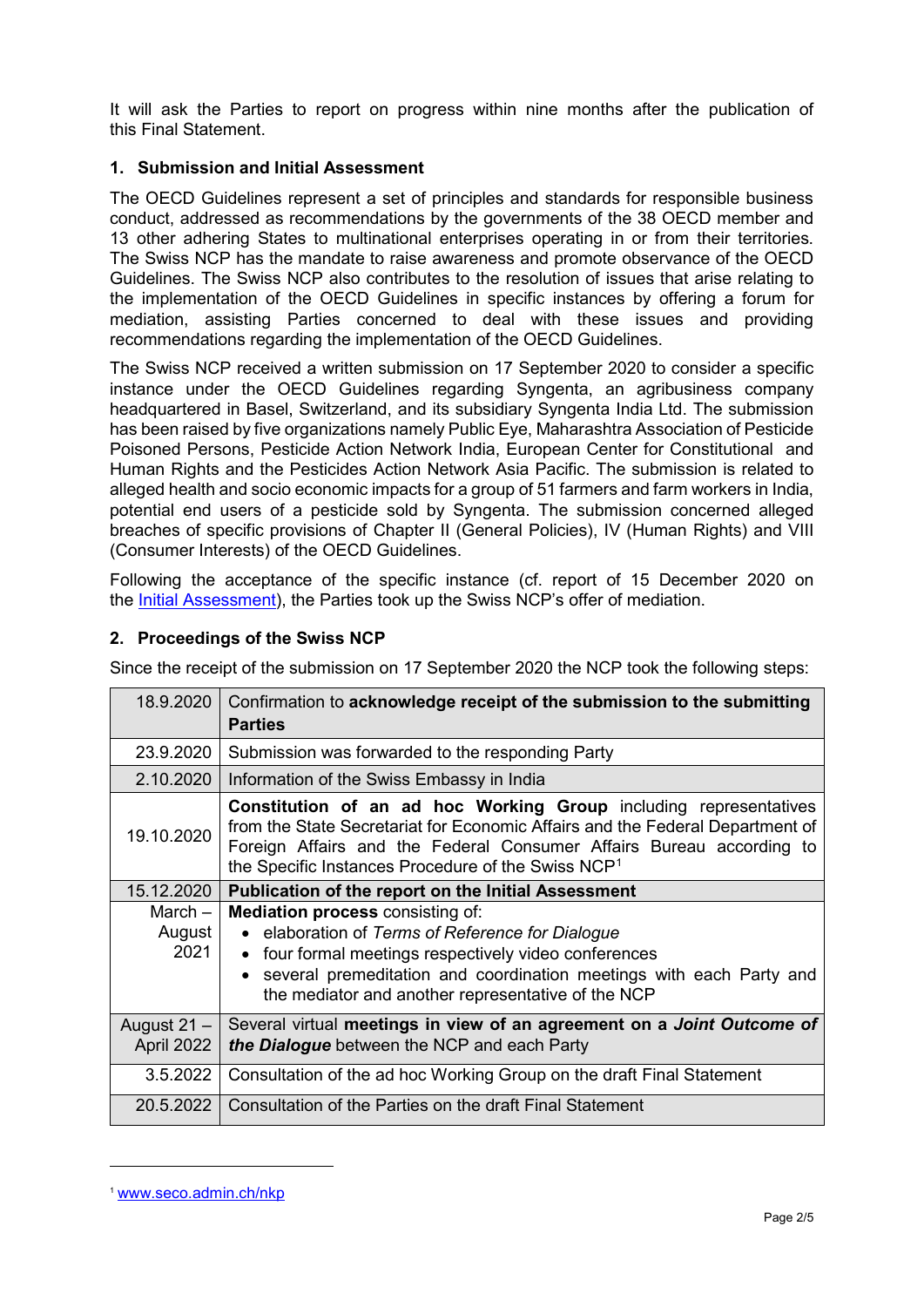## **3. Outcome of the mediation process and conclusions**

#### **3.1. Scope of the dialogue**

In line with the *Terms of Reference for Dialogue* the Parties discussed:

- a) Syngenta's policies and practice to conduct a risk-based due diligence to identify and mitigate actual and potential adverse impacts caused or contributed to by its business operations, to report transparently including on human rights and provide for remedies based on the OECD *Guidelines for Multinational Enterprises*.
- b) Syngenta and Syngenta India Ltd's sales practices related to their pesticides in India in view of meeting agreed standards for consumers (incl. small farmers) health and safety. This includes accurate and transparent information thereon, based on the OECD *Guidelines for Multinational Enterprises* as well as the *International Code of Conduct on Pesticides Management* developed by FAO and WHO and in compliance with relevant national legislation (in particular the *Insecticides Act* and the accompanying *Insecticides Rules*). Furthermore, the possibilities for consumers to access non-judicial dispute and redress mechanisms will be discussed.
- c) Implementation plans of the agreed steps within the respective organizations.

#### **3.2. Limitation due to an ongoing court proceedings at the civil court of Basel-Stadt**

At the beginning of the NCP proceedings, the Swiss NCP has been made aware of three conciliation requests before the Civil Court of Basel-Stadt, Switzerland, filed by an Indian farm worker and two widows of farm workers against Syngenta related to the alleged poisoning due to the product Polo from Syngenta in Yavatmal in 2017. The Swiss NCP stated in its Report on the Initial Assessment from 15 December 2020 that those pending court proceedings did not prevent the NCP from accepting the specific instance. However, when defining the subject of a possible mediation, the NCP had to ensure that the mediation is not interfering with ongoing court proceedings and assess in each individual case whether or not an offer to mediate would make a positive contribution to the resolution of the issues raised or if it would prejudice either of the Parties involved in other proceedings. Based on this, the *Terms of Reference for Dialogue* set out that issues related to Syngenta's due diligence and sales policies and practices will be discussed (cf. section 3.1).

During the mediation meetings, the submitting Parties emphasized that it was important for them that Syngenta provides remedies to the allegedly impacted 51 farmers and farm workers in Yavatmal in 2017. Syngenta repeatedly asserted that it cannot comment on issues dealt with in the proceedings before the court in the NCP proceeding, in particular the question if Polo has caused the poisonings alleged in the complaint. In contrast, the submitting Parties asserted that discussing remedies cannot lead to any negative impact on the responding Party since the mediation operates on a different legal standard, the OECD Guidelines, and does not include the same people as the judicial proceedings. Upon proposal of the NCP, in the second mediation meeting the Parties agreed to suspend the discussion on whether Polo has caused the poisonings at least until it is clear if a claim will be submitted. After the claim was submitted to the Civil Court of Basel in July 2021, the NCP held bilateral conversations with the lawyers of both Parties of the court proceedings in August 2021 to better understand its scope and timeframe and the possible interference with the NCP proceedings.

Based on these confidential consultations, the Swiss NCP concluded that discussions on the question of whether Polo caused the intoxication of the farmers would create serious prejudice for Syngenta with regard to the court proceeding. Therefore, it cannot be discussed in the NCP proceedings until the conclusion of the judicial proceeding. As this might take several years, the NCP decided to conclude the NCP proceedings without discussing any question related to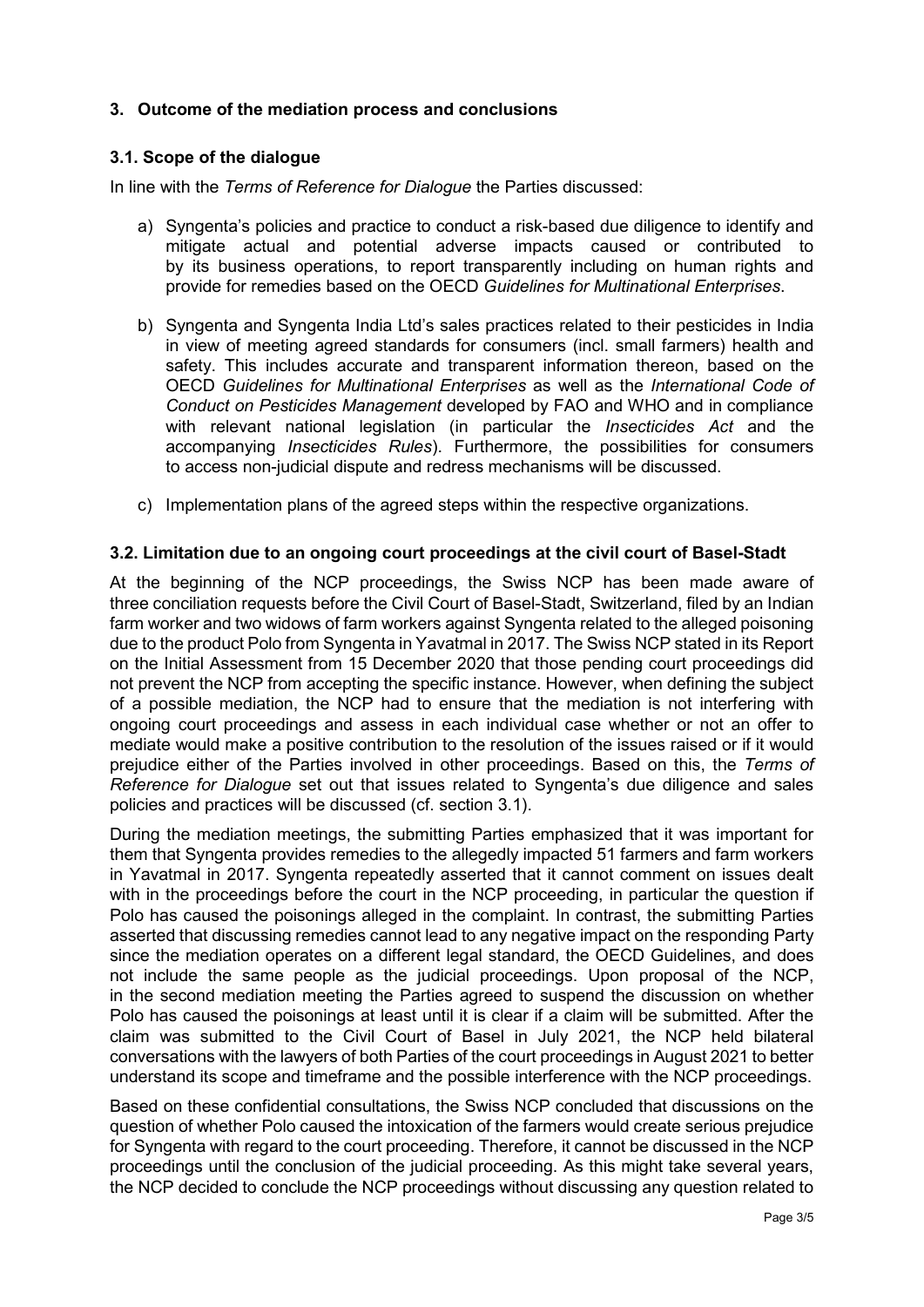whether the product Polo was the cause of the poisoning of farmers in India, in particular for the 51 allegedly affected persons. The NCP is aware that the issue of providing remedies to the 51 farmers and farmworkers in the context of the NCP proceedings was a key concern of the submitting Parties.

# **3.3 Mediation process**

In the first mediation meeting, the Parties agreed to discuss Syngenta's and Syngenta India Ltd's sales practices related to their pesticides in India in view of meeting agreed standards for consumers (incl. small farmers) health and safety. Discussions included interventions of stakeholders of both Parties from India.

At the second mediation meeting, the Parties agreed on a list of priority topics to be discussed focusing on (i) Syngenta's initiative of professionalization of spray services in India, (ii) the prevention of negative impacts of the use of pesticides including labelling of products, product information for various stakeholder, personal protective equipment, (iii) grievance and remediation mechanism in case of future incidents (incl. medical treatment) and possibly (v) biological pesticides.

At the third mediation meeting, the Parties identified a review of Syngenta's customer complaint process and Syngenta's training program within the framework of its scheme of professionalization of services as issues for potential agreements as a result of the NCP proceedings. Furthermore, the Parties continued the discussion on labelling, personal protective equipment and the scheme on the disposal of waste.

After an in-depth discussion on Syngenta's customer complaint process at the fourth mediation meeting, the Parties further explored options in view of its alignment with the recommendations in the OECD *Due Diligence Guidance for Responsible Business Conduct* with a focus on, but not limited to the criteria of accessibility, predictability and transparency.

# **3.4 Outcome of the mediation and conclusions**

In the view of the NCP, the extensive mediation has led partly to a better mutual understanding between the Parties with regard to the issues mentioned in section 3.3. However, there were differing views on the impact of the ongoing judicial proceedings at the Civil Court of Basel-Stadt on the mediation process (cf. section 3.2). Furthermore, the Swiss NCP stated that the question of whether Polo caused the intoxication of the farmers cannot be discussed until the conclusion of the judicial proceedings (cf. section 3.2). Consequently, no agreement could be found on the inclusion of the topic of potential remedy for the 51 allegedly affected farmers and farmworkers in the mediation process. For this main reason no *Joint Outcome of the Dialogue* was reached. The NCP regrets that despite a comprehensive mediation there was no agreement on a *Joint Outcome of the Dialogue*, not even on topics where a better mutual understanding was reached.

#### **4. Recommendations and Follow-up**

The Swiss NCP acknowledges the participation of both Parties in the mediation with well-prepared teams including local representatives. It also notes the exchange of comprehensive information and views by both Parties about the situation of the farmers in India as well as policies and procedures with regard to responsible business conduct during mediation. Furthermore, the NCP acknowledges the time-intensive engagement of both Parties in the proceedings.

The Swiss NCP recommends:

- the Parties to continue, based on the mediation, their dialogue at international level as well as at national level in India in order to foster mutual understanding.
- Syngenta to review its customer complaint process in India considering the recommendations set out in the OECD *Due Diligence Guidance for Responsible*